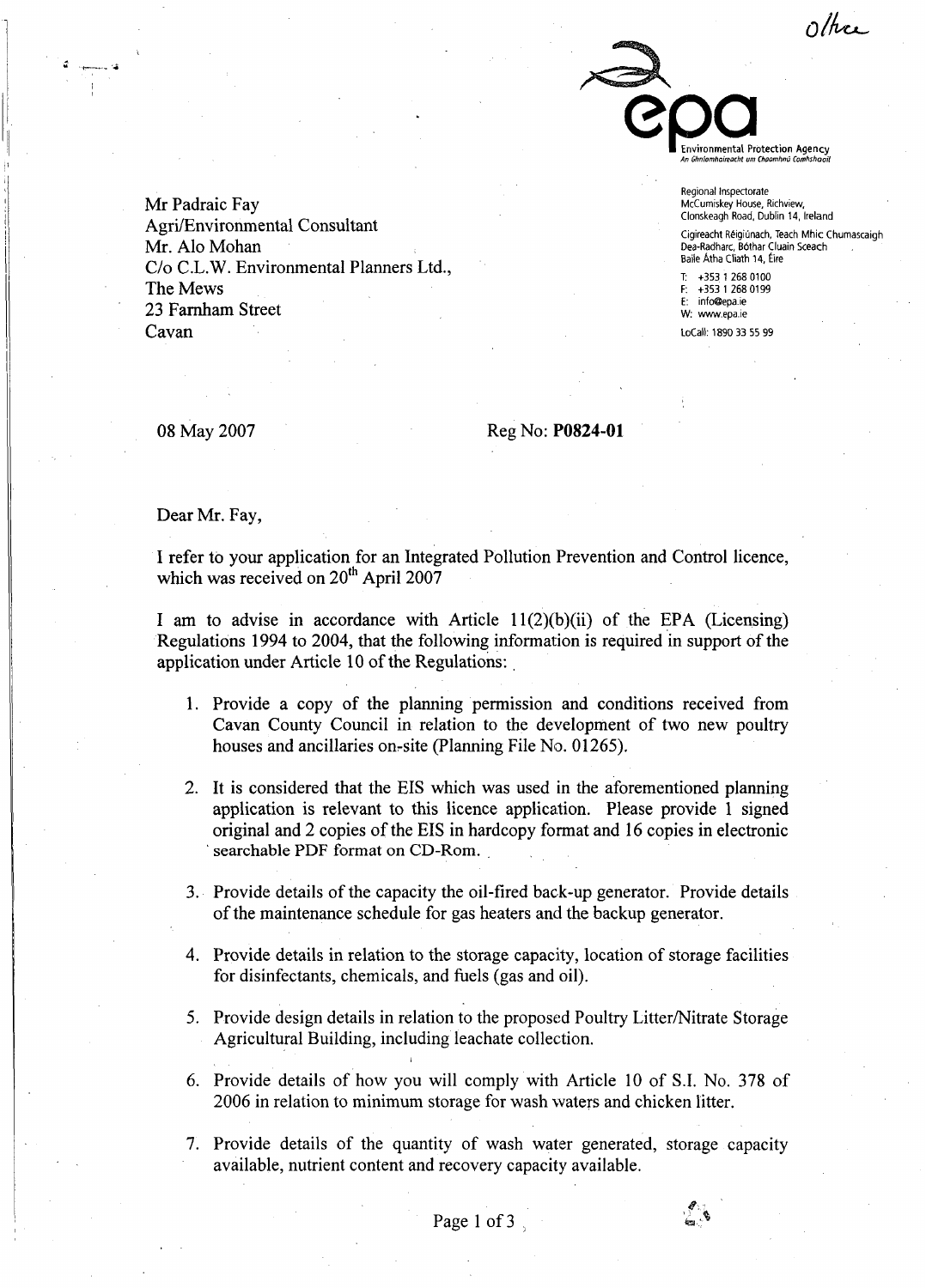

- 8. Describe the arrangements for the recovery of poultry litter/manure generated by the installation at mushroom compost manufacturers. Provide a description of the control and management of chicken litter provided by C.L.R. Co-op. Provide details of any records which are provided by C.L.R. Co-op to your activity and/or to the Local Authorities. The licence/permit register number of the waste collection agent and/or disposal/recovery operator should be supplied as well as the expiry date of the relevant permits.
- 9. Identify on a suitably scaled map/drawing all residential dwelling houses and sensitive locations within at least 500 metres, and sensitive areas or areas of special interest, such as SACS, NHAs, etc., within 3 **km** of the activity. Also, please include the location of the carcass storage skip.
- 10. Identify on a map/drawing the location of any groundwater supply wells onsite and provide a brief description of each well, (i.e., year of construction, depth of borehole(s), monitoring frequency, wellhead protection measures, if any, etc.).
- 1 1. Provide an assessment of how:
	- $\frac{(\mathrm{i})}{(\mathrm{ii})}$ the poultry house design and maintenance;
	- automatic drinking/feeding systems, and
	- (iii) ventilation systems,

in the three existing houses and the two proposed houses compare with the measures outlined as BAT for the Poultry Sector, in the Integrated Pollution Prevention and Control (IPPC) Reference Document on Best Available Techniques for Intensive Rearing of Poultry and Pigs (July 2003).

- 12. Provide details of records maintained on-site in relation to the control and management of the activity i.e. temperature, humidity etc. and the frequency at which they are recorded. In addition provide details of records maintained of vermin control, groundwater monitoring etc.
- 13. Identify the river catchment into which any swrface water from the installation is discharged. Identify on a suitable scaled map the surface water drainage from the site to the river catchment.

In addition to the above please also provide an **updated non-technical summary** to reflect the information provided in your reply.

The requested information should be submitted to the Agency within *one month* of the date of this notice, in order to allow the Agency to process and determine your application.